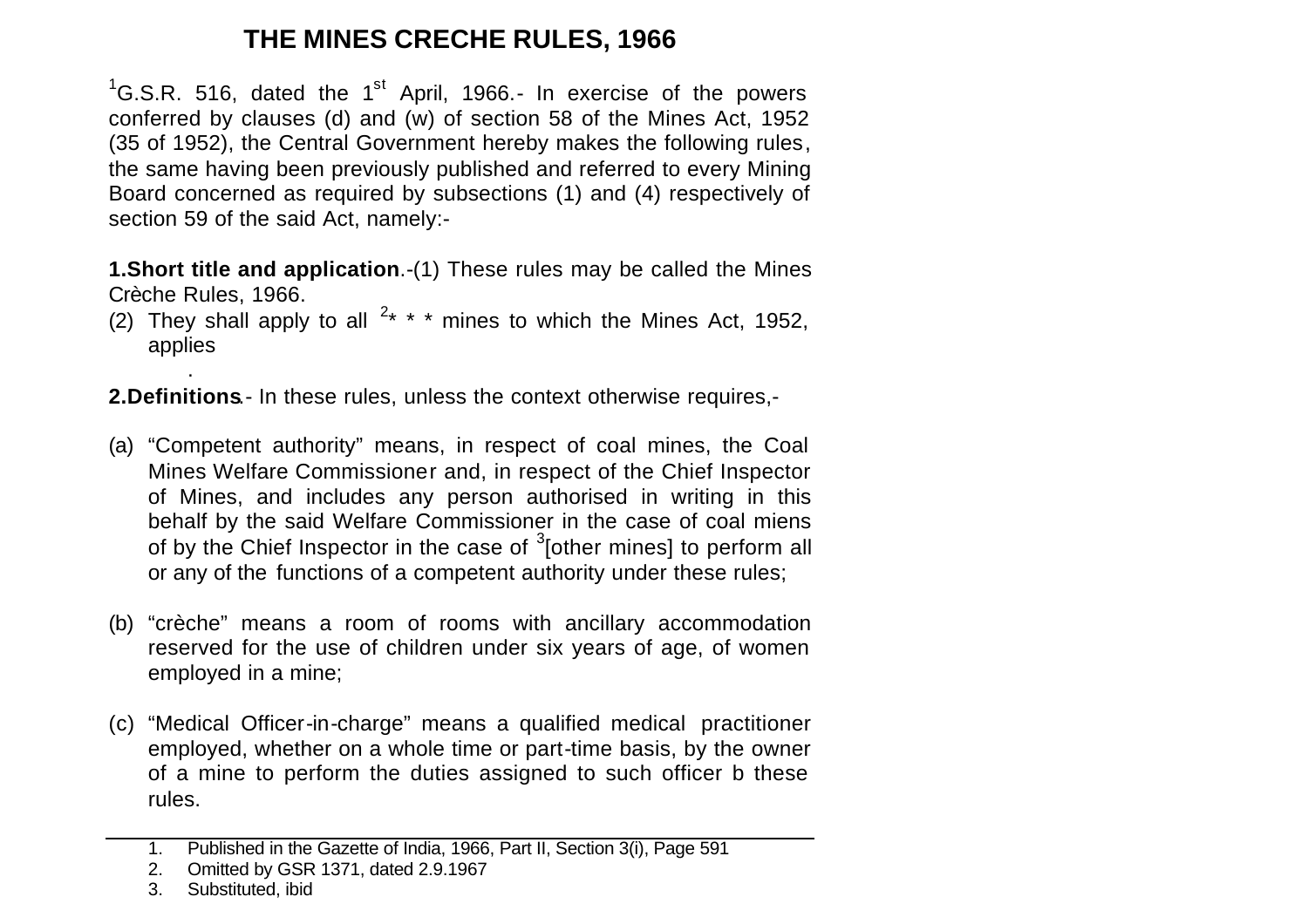[The owner or agent] of every mine (hereafter in this rule referred to as the said person) wherein any women are employed or were employed on any day of the preceding twelve months, shall within such period as may be specified by the competent authority, construct there at a creche in accordance with the standards prescribed under rule 4:

Provided that where the competent authority is of opinion that the situation, nature and extent of the workings or other places where women are employed are such as to render compliance with the provision of these rules not reasonably practicable, the competent authority may by order in writing exempt the said person from the provisions of these rules for such period as may be specified in the order subject to the condition that the competent authority may require the provision and maintenance of a suitable room or rooms with as attendant and necessary equipment at or near any working place or part of the mine :

Provided further that if the competent authority is satisfied that by reason of shortage of building material or of labour, the said person is unable to provide within the stipulated period a crèche in accordance with the specifications in these rules, that authority may approve of the erection of a temporary structure to be replaced by a permanent structure within such time as he may prescribe.

(2) If the competent authority is of opinion that the conditions in any mine or part thereof are such as to render compliance with the said rule unnecessary, he may be order in writing and subject to such conditions as he may specify therein exempt the mine from the provision of a crèche.

 (3).If in any case the competent authority is satisfied that no inconvenience will be caused to the employees concerned, if a single crèche is provided to serve neighboring mines, he may authorise by order in writing <sup>1</sup>[the owner or agents] of such mines to provide jointly a single crèche and on such conditions as he may specify in the order.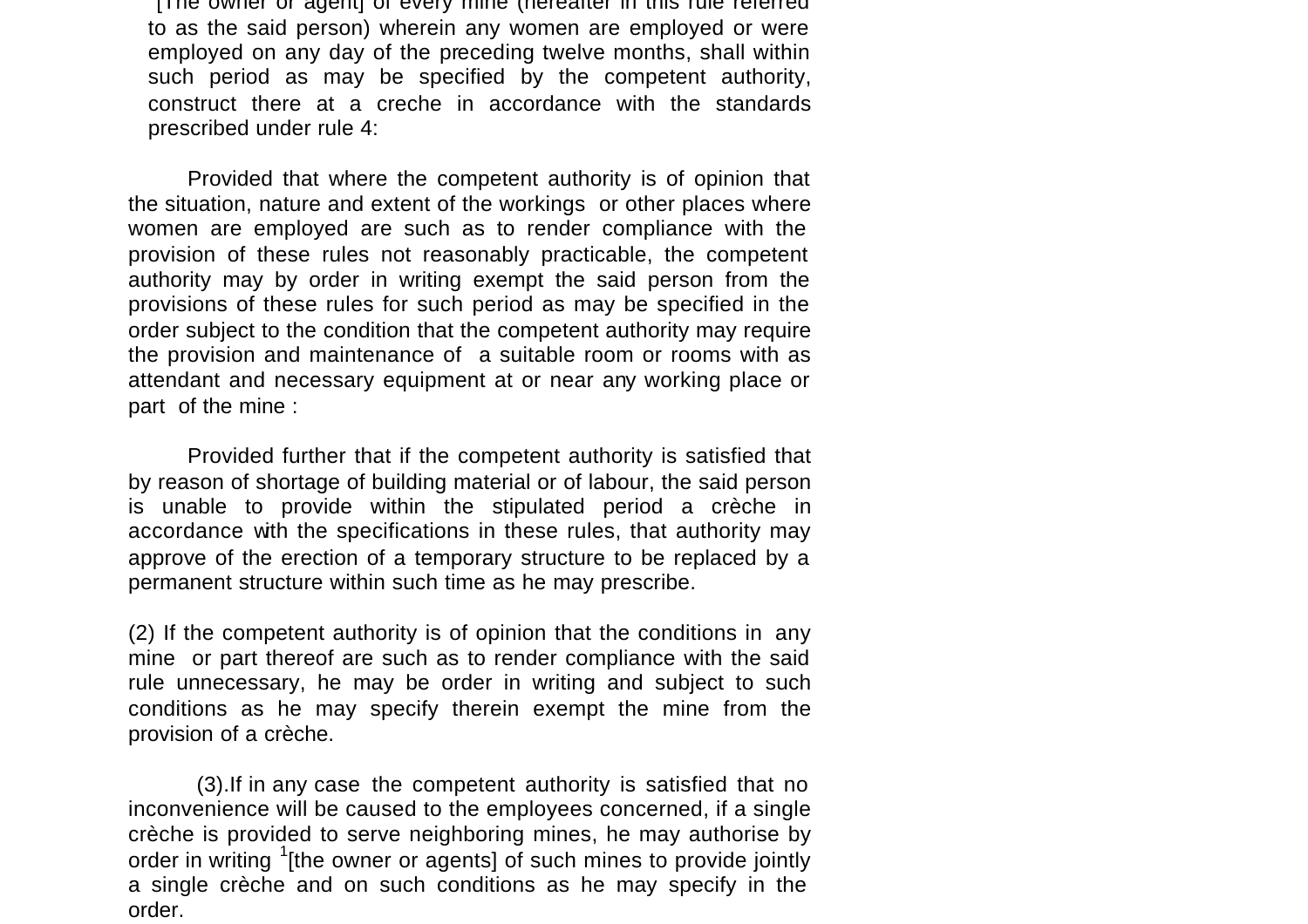Mines that the productive capacity of a mine will be exhausted within three years from the date of the certificate, the competent authority may on condition that the said person shall provide a temporary structure to serve the purpose of a crèche and on such other conditions as the competent authority deems fit, grant by order in writing exemption from the construction of a crèche in accordance with these rules.

 (5). Subject to such relaxations as may be considered necessary by the competent authority the provision of rules 5 to 13 shall also apply to every room or rooms provided under the first proviso to sub rule (1) and to every temporary structure provided under the second proviso of sub-rule (1) and under sub-rule (4).

**4.Standards for crèches:-** (1) There shall be four types of crèches according to the number of women employed, namely Type 'A', Type 'B' , Type 'C' and Type 'D'.

(2) The plinth areas of different types of crèches and the type of crèche, which shall be provided, shall be as specified in Schedule I.

(3) Every crèche shall conform to the following standards:-

 (i).It shall be contained in one building, built of brick and mortar, adequately lighted and properly ventilated and affording effective protection from all kinds of weather: Provided that, with the previous permission in writing of the competent authority, it may be built of any other material which the said authority may approve.

 (ii) It shall be constructed on a suitable site selected by the mine management with the previous approval of the competent authority.

 (iii) The flooring shall be of cement or stone and the ceiling shall not be less than 4 metres high from the floor.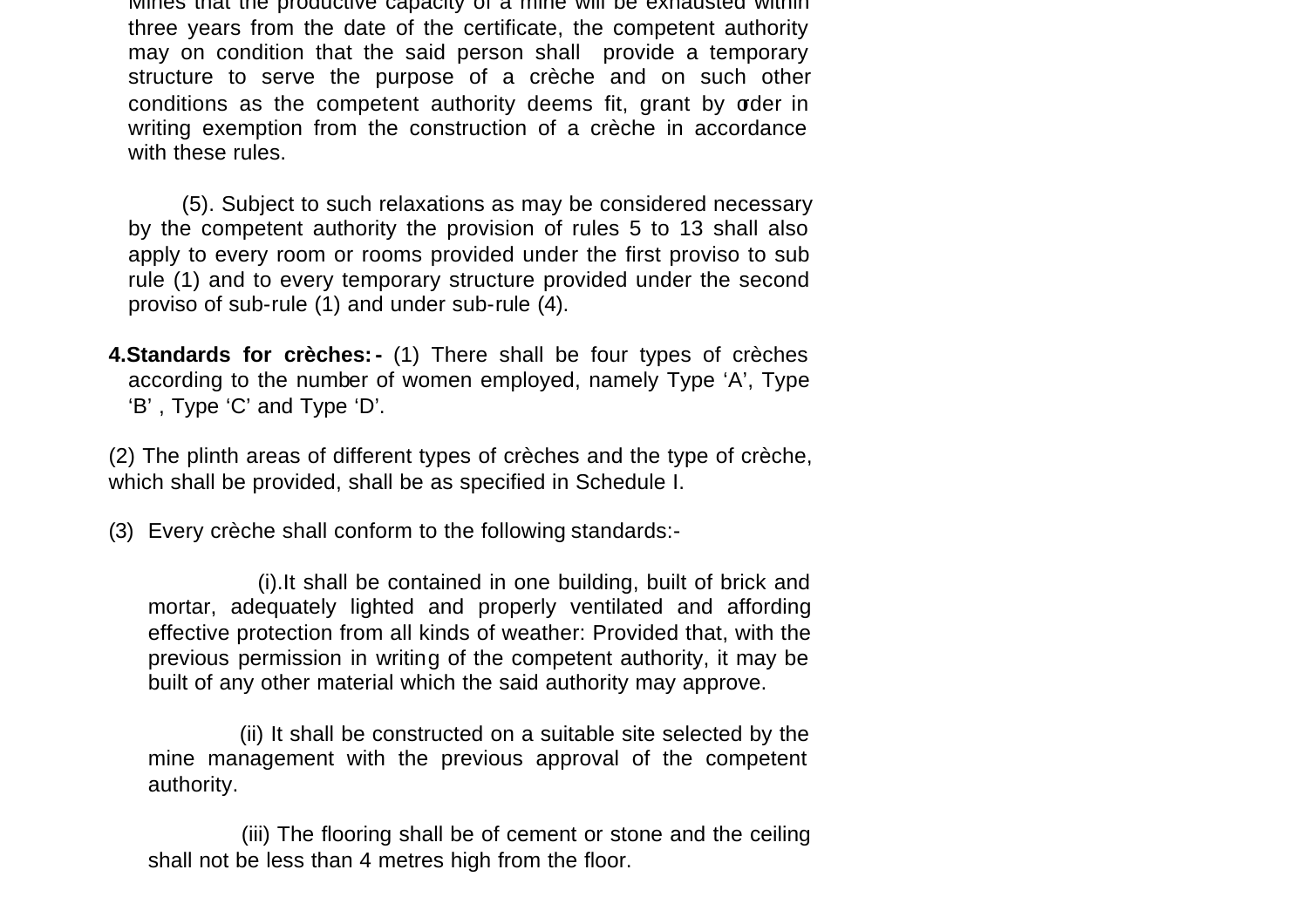the wood-work shall be painted or varnished once in every three years.

 (v)It shall be maintained in a clean and sanitary condition to the satisfaction of the inspection staff:

 Provided that the competent authority may permit variations in the standards specified in clauses (iii) and (iv) having regard to local conditions.

**5.Provision of latrines:-** (1) There shall be provided one latrine in each 'A', 'B' and 'C' Types of creches and two latrines in each 'D' type of crèche:

Provided that a separate latrine or commode shall also be provided in all types of crèches , wherever considered necessary by the competent authority for the use of children affected by any infections disease.

- (2) The latrines shall be kept in a sanitary condition to the satisfaction of the inspecting staff.
- (3) The competent authority may permit variations in the standards specified in sub-rule (I) having regard to local conditions.

**6. Provision of bath rooms:-** In every crèche there shall be provided a closed bath room with separate space for washing and drying soiled clothes or bed linen. The bathroom shall be equipped either with a sink of masonry tubs and the quantity of water to be provided shall be on a scale of at least 15 liters per child attending the crèche.

(2) The competent authority may permit variations in the standards specified in sub-rule (1) having regard to local conditions.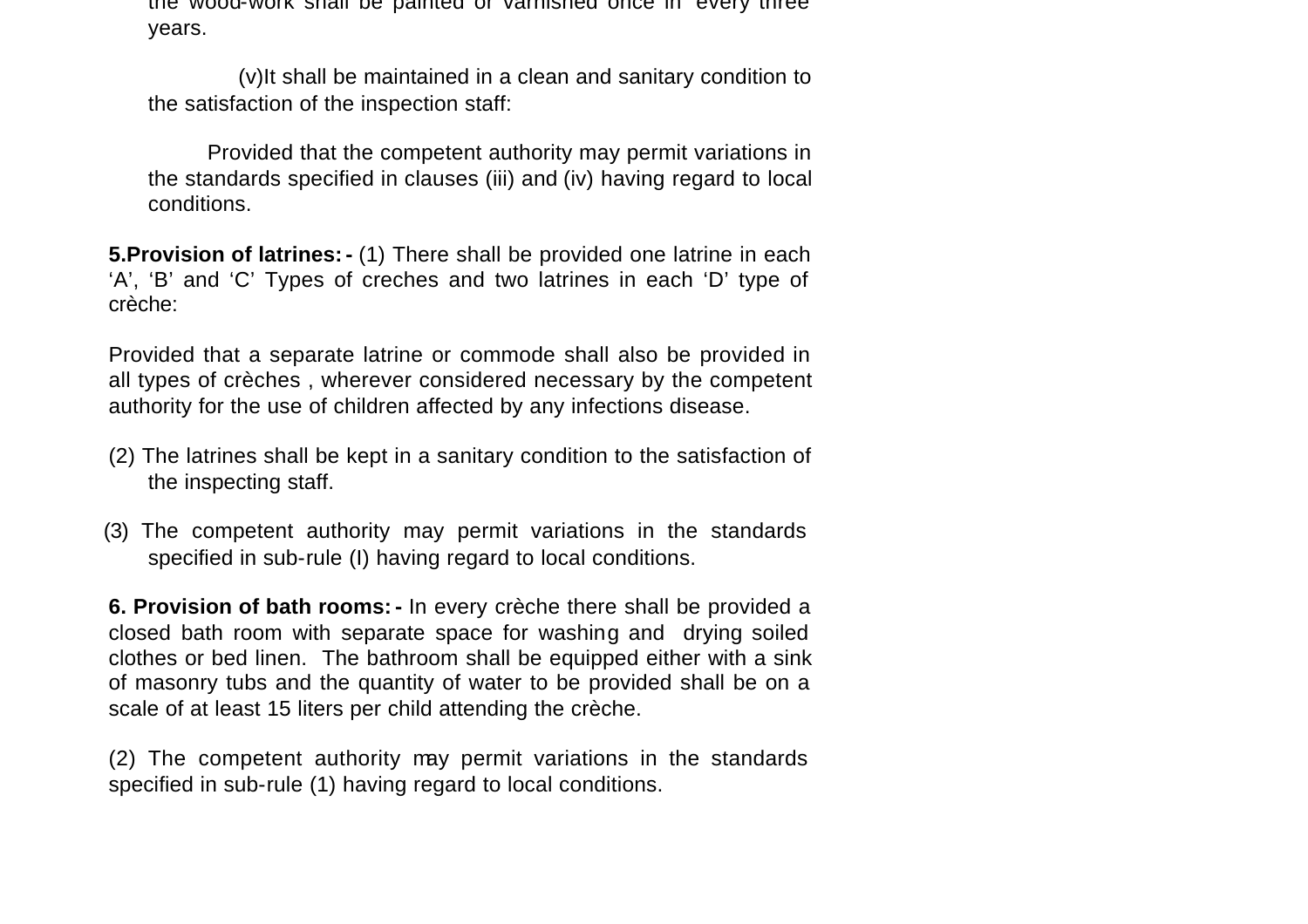cradles, cots, beds, linen, bedding, feeding bottles, cooking utensils, toys, furniture and other equipment for the use of children shall be maintained at each crèche on the scale specified in Schedule II.

(2) A supply of cool and wholesome drinking water shall be provided for each crèche on a scale of at least two liters per child attending the crèche.

(3) Milk and diet for children attending crèches and clean clothes for the crèche staff shall be supplied on the scale specified in Schedule III.

(4) The competent authority may permit variations in the standards envisaged in sub- rules (1), (2) and (3) if considered necessary.

**8. Time when crèches shall be kept open:-** The crèche shall remain open at all times, both by day and by night when women employees are working at the mine and it shall be properly lighted at night.

**9. Use of the crèche**: - The use of the crèche shall be restricted to children, their attendants, the supervisory staff and; such ;other persons as may be related to or concerned with children in the crèche.

**10. Medical Arrangements**:- (1) A medical examination of the children attending the crèche shall be made every month by a qualified medical practitioner and a record of such examinations shall be maintained in Form A.

(2) A medical examination of the nursing mothers attending the crèche shall be made once in every two months by a qualified medical practitioner preferably a women. When the examination is conducted by a male doctor, it shall be made in the presence of the crèche nurse. Records of such examination shall be maintained in Form B.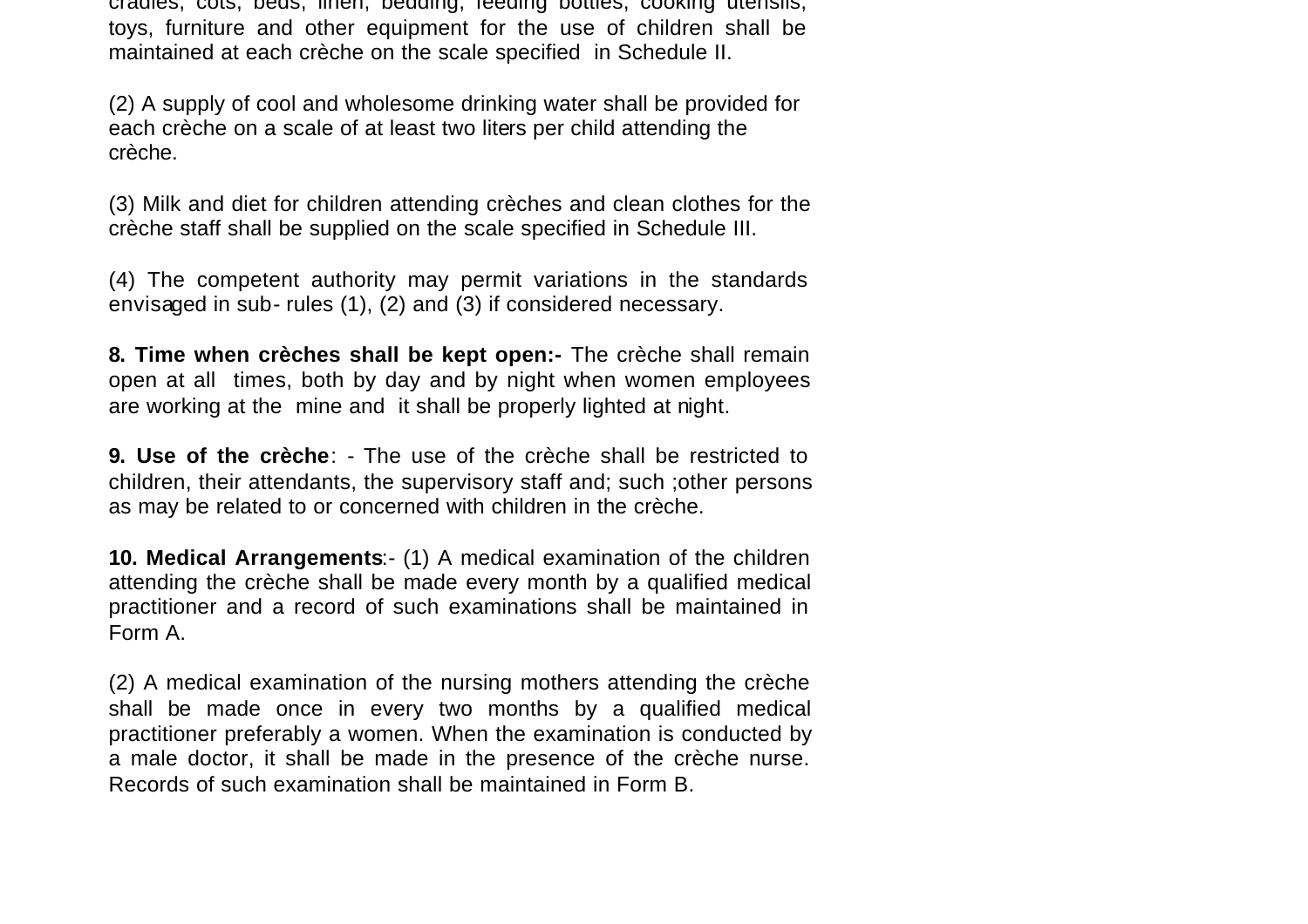the mine, <sup>1</sup> [or some other person (other than the manager), whom the owner or agent may appoint for securing compliance with the provisions in respect of crèche (hereinafter in these rules called the Officer-incharge Crèche)], shall be responsible for the general supervision of the crèche.

**11. Provision of staff:-** (1) <sup>2</sup>[The owner or agent] of a mine shall employ, at every crèche, staff on the scale prescribed in Schedule IV:

Provided that only such women as have successfully undergone training as; a crèche nurse at an institution approved by the Central Government shall be eligible for appointment as a crèche-in-charge:

Provided further that in the case of a woman in employment on the  $1<sup>st</sup>$ June, 1963 as crèche-in-charge in a mine, this provision may be relaxed with the approval of the competent authority subject to such conditions as may be specified.

(2). Where by reason of temporary absence, illness, or any other simi9lar cause, the full–time crèche-in-charge is unable to perform her duties, [the owner, agent or officer-in-charge, crèche of the mine shall authorise in writing anyone whom he considers competent to action her place:

Provided that no such authorisation shall have effect for a period of more than thirty days except with the previous consent of the competent authority.

(3) The crèche-in-charge shall ensure that the crèche is kept in a clean and sanitary condition, that all children attending it are properly looked after, washed and fed in accordance with the provisions of these rules and that they and the nursing mothers are taught clean and healthy habits.

<sup>1.</sup> Inserted by GSR 551, dated 29.5.1985

<sup>2.</sup> Substituted by GSR 551 dated 25.5.1985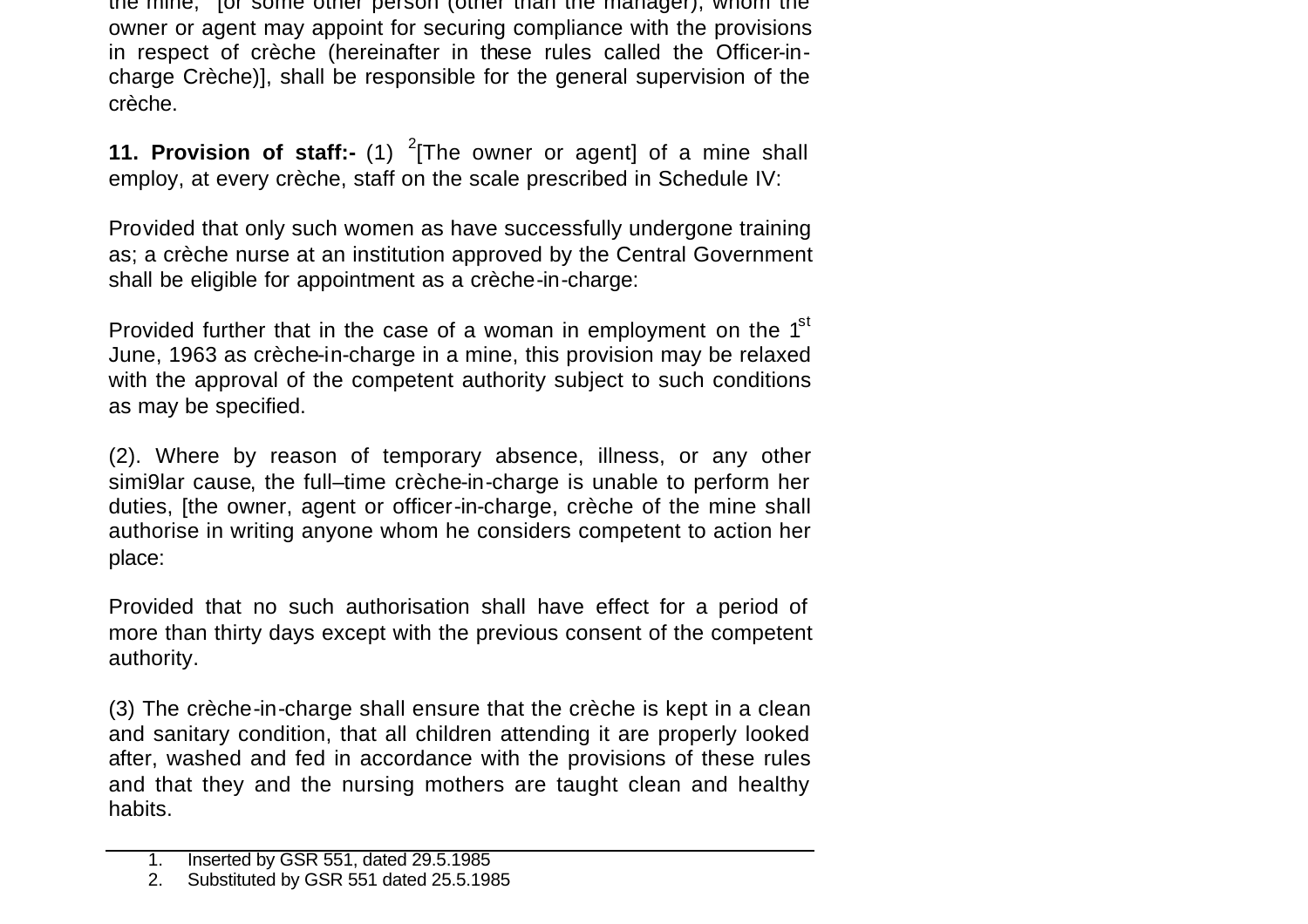children attending a creche, shall be maintained in Form C.

(2) A register of complaints shall be maintained for inspection by the Medical Officer-in-charge and by the management of the mine.

**13. Inspection of crèche:-** A crèche may be inspected at any time by the competent authority or by an officer authorised by the said authority for the purpose.

**14. Repeal:-** The Mines Crèche Rules, 1959 are hereby repealed except as respects things done or omitted to be done before such repeal.

#### **FORM A**

[See Rule 10(1)] *Form for recording the results of the medical examination of children attending crèches*

Date, month and year of examination…………………..

| <b>SN</b> | Name  | Age       | Mother's     | Weight<br>of I                      | Weight  | Disease or | Treatment | Remarks |
|-----------|-------|-----------|--------------|-------------------------------------|---------|------------|-----------|---------|
|           | οf    | (Date of  | name and I   | child on the   on the   abnormality |         |            | suggested |         |
|           | child | birth. if | occupation I | date of last                        | date of | found.     | if anv.   |         |
|           |       | available |              | examination                         | exam.   | anv        |           |         |
|           |       |           |              |                                     |         |            |           |         |
|           |       |           |              |                                     |         |            |           |         |
|           |       |           |              |                                     |         |            |           |         |

(Signature of the qualified medical practioner)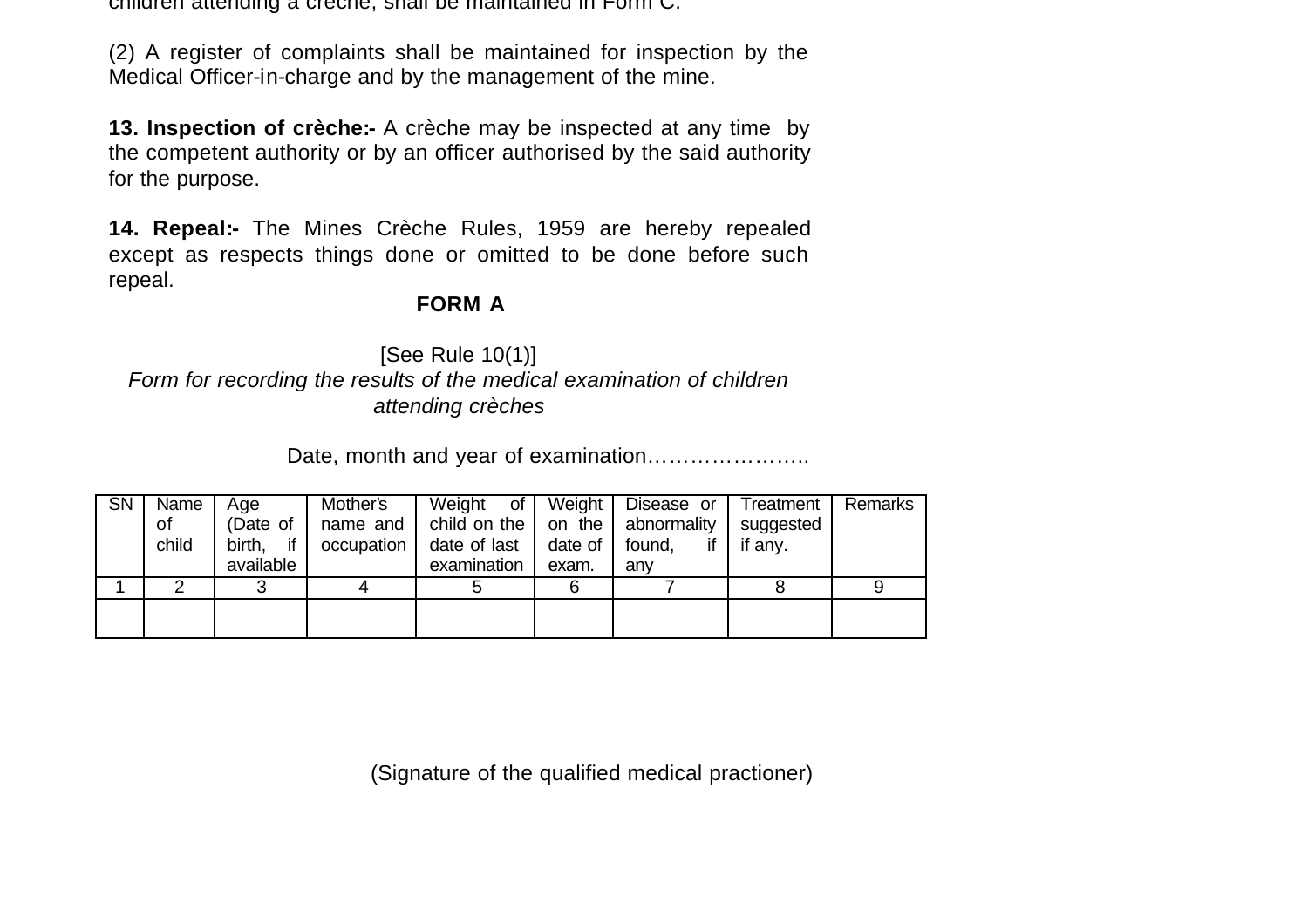$|Set$  Rule  $|U(Z)|$ 

*Form for recording the results of the medical examination of the nursing mothers*

Date, month and year of examination…………………..

| SI<br>no. | of<br>Name<br>Woman<br>and<br>occupation | Age | Weight<br>on<br>the date of<br>last<br>examination | Weight<br>on<br>date<br>οf<br>examination | Disease or<br>abnormality<br>found<br>any. | Treatment<br>suggested<br>if any | Remarks |
|-----------|------------------------------------------|-----|----------------------------------------------------|-------------------------------------------|--------------------------------------------|----------------------------------|---------|
|           |                                          | ິ   |                                                    |                                           |                                            |                                  |         |
|           |                                          |     |                                                    |                                           |                                            |                                  |         |

(Signature of the qualified medical practioner)

# **FORM C**

[See Rule 12(1)]

Form for recording the particulars of the children attending the crèche

Name of Mine………………… Month and year

| $\overline{S}N$ | Date of<br>admission | Name of child<br>with mother's<br>full name &<br>occupation | Sex | Age | Date of the<br>month<br>(Attendance to be<br>marked each<br>day' | Remarks |
|-----------------|----------------------|-------------------------------------------------------------|-----|-----|------------------------------------------------------------------|---------|
|                 |                      |                                                             |     | 5   |                                                                  |         |
|                 |                      |                                                             |     |     |                                                                  |         |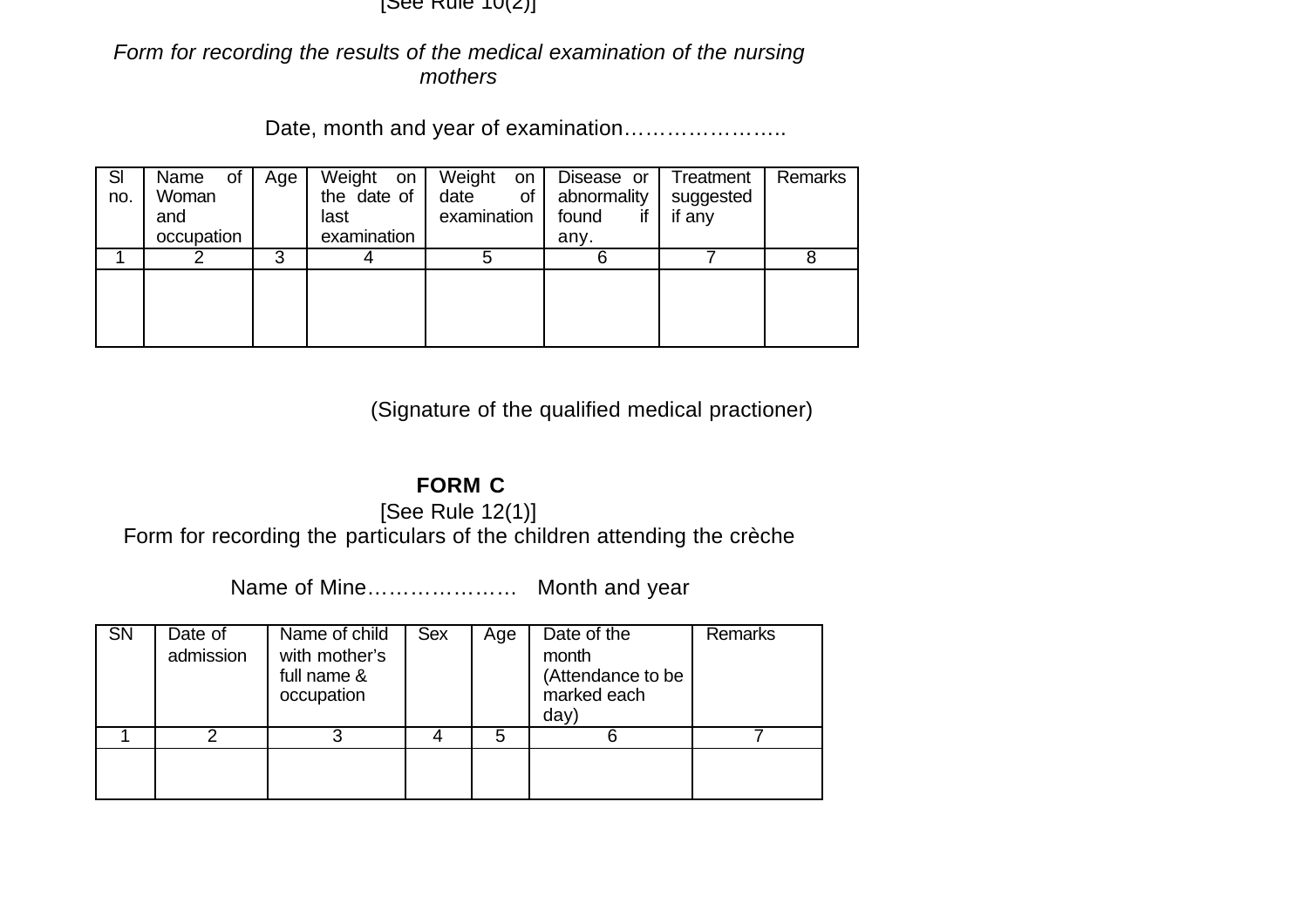#### [See Rule 4(1)] Standards for crèche

| months whichever is greater | Number of women currently employed or where<br>employed on any day of the preceding twelve |          | Type of creche      |  |  |  |  |
|-----------------------------|--------------------------------------------------------------------------------------------|----------|---------------------|--|--|--|--|
| <b>Coal Mines</b>           | <sup>1</sup> [Mines other than coal                                                        | Notation | Minimum plinth area |  |  |  |  |
|                             | <b>Mines1</b>                                                                              |          | (in square metres)  |  |  |  |  |
| 10 or less                  | 30 or less                                                                                 | A type   | 27.5                |  |  |  |  |
| 11-50                       | $31 - 100$                                                                                 | B type   | 90.0                |  |  |  |  |
| $51-100$                    | 101-200                                                                                    | C type   | 140.0               |  |  |  |  |
| More than 100               | More than 200                                                                              | D type   | 325.0               |  |  |  |  |

# **SCHEDULE II**

[See Rule 7(1)] Equipment and medicines for first aid in crèche

| Description of equipment first       | A type             | B type         | C type         | D type                                 |  |  |  |
|--------------------------------------|--------------------|----------------|----------------|----------------------------------------|--|--|--|
| aid articles etc.                    | crèche             | crèche         | crèche         | crèche                                 |  |  |  |
|                                      | $\overline{2}$     | 3              | 4              | 5                                      |  |  |  |
|                                      | 1. Dormitory       |                |                |                                        |  |  |  |
| 1. Cots                              | $\overline{2}$     | 6              | 9              | 15                                     |  |  |  |
| 2. Cradles with railing              | 2                  | 4              | 6              | 10                                     |  |  |  |
|                                      | 2. Sick Room       |                |                |                                        |  |  |  |
| 1. Cots                              |                    |                | 1              | $\overline{2}$                         |  |  |  |
| 2. Chamber pot                       | 1                  |                | 1              | 1                                      |  |  |  |
|                                      | 3. Montessori Room |                |                |                                        |  |  |  |
| 1. Benches                           |                    |                | $\blacksquare$ | 2                                      |  |  |  |
| 2. Desks (long)                      |                    |                |                | $\overline{2}$                         |  |  |  |
| 3. Chair                             | -                  | $\blacksquare$ | $\blacksquare$ | 1                                      |  |  |  |
| 4. Almirah                           | $\overline{a}$     | ۰              | $\blacksquare$ | 1                                      |  |  |  |
| 5. Table                             |                    |                |                | 1 and usual<br>Montessori<br>apparatus |  |  |  |
|                                      | 4. Stores          |                |                |                                        |  |  |  |
| 1. Dustbin                           | 1                  |                | 1              | 1                                      |  |  |  |
| 2. Weighing machine (for<br>infants) |                    | 1              | 1              | 1                                      |  |  |  |
| 3. Nail brushes                      | 1                  | 1              | 1              | $\overline{2}$                         |  |  |  |
| 5. Bath                              |                    |                |                |                                        |  |  |  |
| 1. Bath tubs                         | $\overline{a}$     | 1              | 1              | $\overline{2}$                         |  |  |  |
| 2. Buckets                           | 1                  | $\overline{2}$ | $\overline{2}$ | 3                                      |  |  |  |
| 3. Enamel jugs                       |                    | 1              | 1              | $\overline{2}$                         |  |  |  |
| 4. Aluminum mugs                     | -                  | 1              | 1              | $\overline{2}$                         |  |  |  |
| 5. Towel rack                        | 1                  |                | $\overline{2}$ | 3                                      |  |  |  |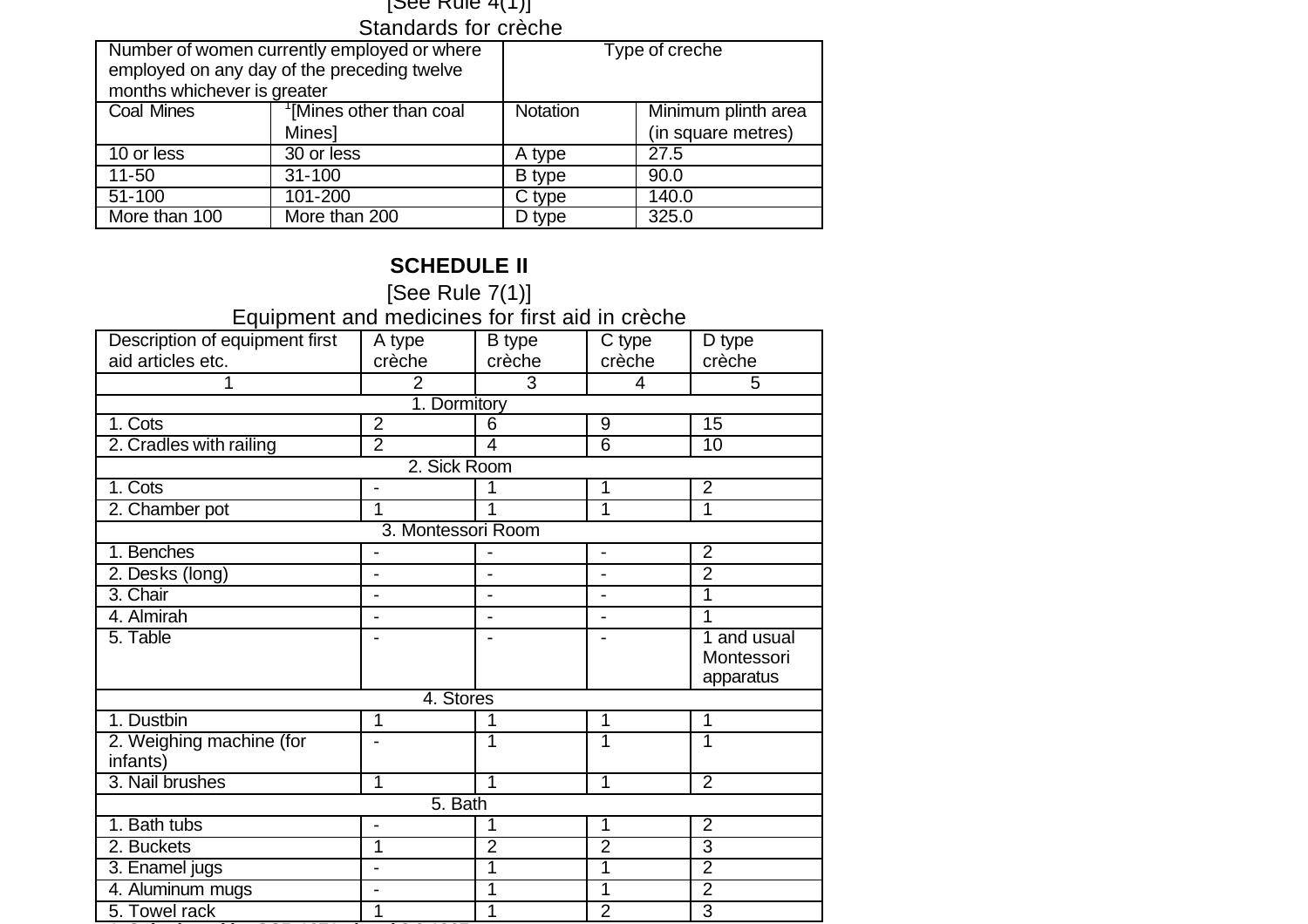| <del>n ooup alonoo</del> |                                       |                 |                                                        |                 |  |  |  |  |
|--------------------------|---------------------------------------|-----------------|--------------------------------------------------------|-----------------|--|--|--|--|
| 8. Infant combs          | 3                                     | $\overline{10}$ | $\overline{15}$                                        | $\overline{20}$ |  |  |  |  |
|                          | 6. Crèche attendant                   |                 |                                                        |                 |  |  |  |  |
| 1. Writing table         | 1                                     | $\overline{1}$  | $\overline{1}$                                         | 1               |  |  |  |  |
| 2. Chairs                | 1                                     | 1               | $\overline{2}$                                         | $\overline{2}$  |  |  |  |  |
| 3. Stool                 | $\overline{1}$                        | $\mathbf{1}$    | 1                                                      | 1               |  |  |  |  |
| 4. Pens, ink, etc.       |                                       |                 | As specified by the competent or inspecting authority. |                 |  |  |  |  |
| 5. Waste paper basket    | 1                                     | $\mathbf 1$     | $\mathbf{1}$                                           | 1               |  |  |  |  |
| 6. Cup board             | 1                                     | 1               | $\overline{1}$                                         | 1               |  |  |  |  |
| 7. Clock                 | $\frac{1}{2}$                         | 1               | 1                                                      | 1               |  |  |  |  |
|                          | 7. Dining                             |                 |                                                        |                 |  |  |  |  |
| 1. Enamel cups or mugs   | 6                                     | $\overline{15}$ | 30                                                     | 50              |  |  |  |  |
| 2. Enamel plates         | $\overline{6}$                        | $\overline{15}$ | 30                                                     | 50              |  |  |  |  |
| 3. Feeding bottles       | $\overline{3}$                        | $\overline{4}$  | 6                                                      | 10              |  |  |  |  |
| 4. Spoons                | $\overline{5}$                        | 10              | $\overline{15}$                                        | 20              |  |  |  |  |
|                          | 8. Kitchen                            |                 |                                                        |                 |  |  |  |  |
| 1. Kettles               | 1                                     | $\overline{2}$  | 3                                                      | $\overline{4}$  |  |  |  |  |
| 2. Frying pans           | 1                                     | $\overline{1}$  | $\overline{1}$                                         | $\overline{2}$  |  |  |  |  |
| 3. Milk containers       | 1                                     | $\overline{1}$  | $\overline{2}$                                         | $\overline{2}$  |  |  |  |  |
| 4. Buckets               | 2                                     | $\overline{2}$  | $\overline{2}$                                         | $\overline{2}$  |  |  |  |  |
| 5. Tumblers              | $\overline{2}$                        | $\overline{2}$  | $\overline{2}$                                         | $\overline{2}$  |  |  |  |  |
| 6. Spoons (Big)          | $\overline{2}$                        | $\overline{2}$  | 3                                                      | $\overline{4}$  |  |  |  |  |
| 7. Knife                 | 1                                     | $\overline{1}$  | 1                                                      | $\overline{1}$  |  |  |  |  |
| 8. Meat safe             | $\overline{\phantom{0}}$              | 1               | 1                                                      | 1               |  |  |  |  |
| 9. Sauce pans            | $\overline{1}$                        | $\overline{1}$  | $\overline{2}$                                         | 3               |  |  |  |  |
|                          | 9. Linen                              |                 |                                                        |                 |  |  |  |  |
| 1. Bed sheets            | 4                                     | $\overline{15}$ | 25                                                     | 40              |  |  |  |  |
| 2. Pillows               | 4                                     | 10              | 15                                                     | 25              |  |  |  |  |
| 3. Pillow cases          | $\overline{4}$                        | 15              | 25                                                     | 40              |  |  |  |  |
| 4. Towels                | $\overline{3}$                        | 8               | $\overline{12}$                                        | 15              |  |  |  |  |
| 5. Shirts                | 10                                    | 20              | 40                                                     | 50              |  |  |  |  |
| 6. Knickers              | 10                                    | $\overline{20}$ | 40                                                     | 50              |  |  |  |  |
| 7. Mosquito nets         | $\overline{a}$                        | $\overline{8}$  | $\overline{12}$                                        | 15              |  |  |  |  |
| 8. Blankets              | 4                                     | 10              | 15                                                     | $\overline{25}$ |  |  |  |  |
| 9. mackintosh            | $\overline{4}$                        | $\overline{10}$ | 15                                                     | $\overline{25}$ |  |  |  |  |
| 10. Bed size durries     | 1                                     | $\overline{2}$  | $\overline{3}$                                         | $\overline{4}$  |  |  |  |  |
|                          | 10. First aid equipment and medicines |                 |                                                        |                 |  |  |  |  |
|                          | A type                                |                 |                                                        | B,C and D types |  |  |  |  |
| 1. Ounce measure         |                                       | 1               |                                                        | 1               |  |  |  |  |
| 2. Throat spatula        | -                                     |                 | 1                                                      |                 |  |  |  |  |
| 3. Eye dropper           | 1                                     |                 | 1                                                      |                 |  |  |  |  |
| 4. Thermometer           | 1                                     |                 | 1                                                      |                 |  |  |  |  |
| 5. Kidney dish           |                                       | 1               | 1                                                      |                 |  |  |  |  |
| 6. Rectangular tray      |                                       |                 | 1                                                      |                 |  |  |  |  |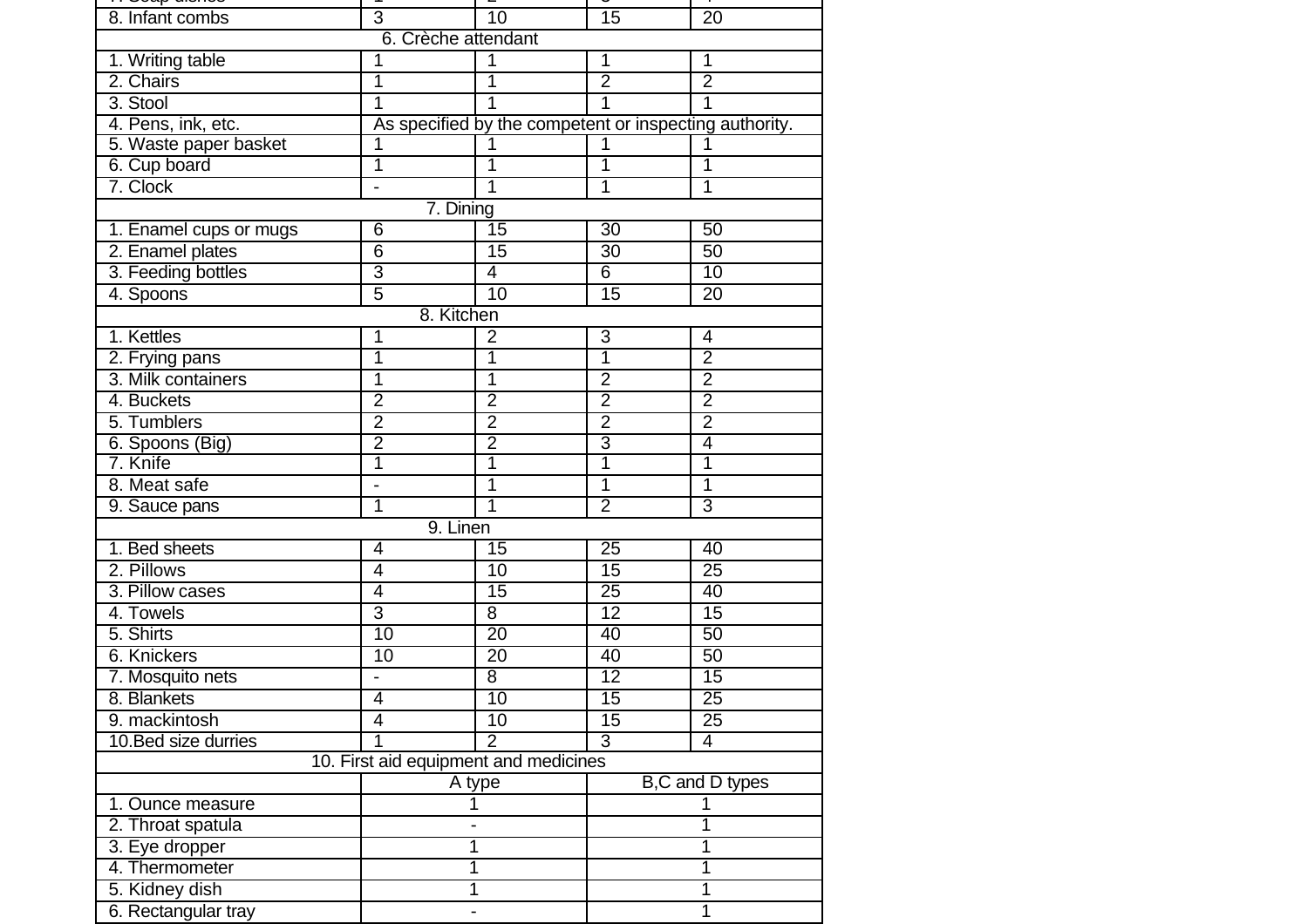|                           | 0.5                                                   |                            |  |  |
|---------------------------|-------------------------------------------------------|----------------------------|--|--|
|                           | Hectogram                                             |                            |  |  |
| 9. Tincture Benzene       | $0.5$ "                                               | $^{16}$<br>4               |  |  |
| 10. Boric Acid            | 1.0 <sup>1</sup>                                      | $2.0$ "                    |  |  |
| 11. Bandage cloth         | 1 metre                                               | 2 metres                   |  |  |
| 12. Cotton wool absorbent | 0.5 kilogram                                          | 0.5 kilogram               |  |  |
| 13. Gauge plain           | 1 metre                                               | 2 metre                    |  |  |
| 14. Dettol                | 0.5 Hectogram                                         | 1 Hectogram                |  |  |
| 15. Adhes ive plaster     | 1 spool                                               | 1 spool                    |  |  |
|                           | 11. Miscellaneous                                     | (for every type of crèche) |  |  |
| 1. Brooms or Scrubbing    |                                                       | 2                          |  |  |
| brushes                   |                                                       |                            |  |  |
| 2. Dusters                |                                                       | 2                          |  |  |
| 3. Toys                   | Adequate number of toys as specified by the competent |                            |  |  |
|                           | or inspecting authority.                              |                            |  |  |
| 4. Electric lights        | As required by the competent or inspecting authority. |                            |  |  |
| 5. Torch and Lantern      | One each.                                             |                            |  |  |

## **SCHEDULE III [See Rule 7 (3)]** Diet, Clothing and other amenities

| Age group of children                  |                                                                      | Time, measure and nature of food                               |                                                                             |  |
|----------------------------------------|----------------------------------------------------------------------|----------------------------------------------------------------|-----------------------------------------------------------------------------|--|
|                                        |                                                                      | 1. Diet                                                        |                                                                             |  |
|                                        | 9 am                                                                 | 12 noon                                                        | 3.30 pm                                                                     |  |
| 1.6 weeks to 6<br>month                | 0.25 litre milk                                                      | 0.25 litre milk                                                | 0.25 litre milk                                                             |  |
| 2.6 months to 1 year                   | -do-                                                                 | 0.25 litre milk with<br>suji                                   | 0.50 litre milk                                                             |  |
| 3. 1 year to 2 $\frac{1}{2}$ years     | 0.25 litre milk<br>with suji or<br>porridge or<br>puffed rice (Muri) | Rice, vegetables.                                              | 0.25 litre milk with<br>one chapatti & gur<br>or khir with gur<br>(pudding) |  |
| 4. 2 $\frac{1}{2}$ Years to 6<br>years | 0.25 litre milk,<br>puffed ice with<br>gur                           | 60 grammes<br>minimum rice with<br>vegetables or meat<br>curry | 0.25 litre milk with<br>chapati                                             |  |

Note : 1. Children who are underweight and unhealthy or who are found to be suffering from Marasmus and Rickets should be given one quarter boiled egg in addition to the diet prescribed above.